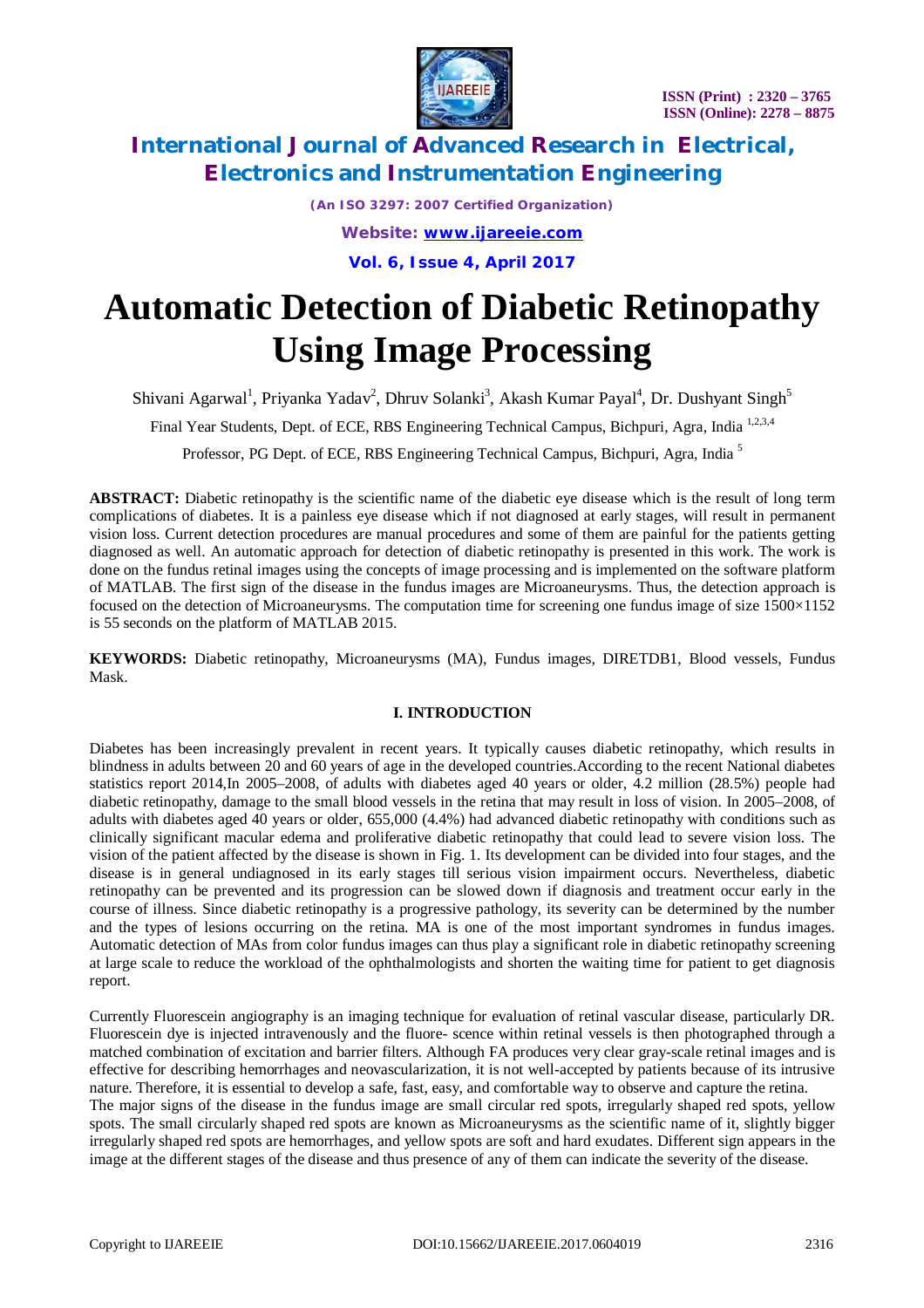

*(An ISO 3297: 2007 Certified Organization)*

*Website: [www.ijareeie.com](http://www.ijareeie.com)*

**Vol. 6, Issue 4, April 2017**



Figure 1 the vision of patient suffering from diabetic retinopathy

The fundus images used in this study are taken from the publicly available database DIRETDB1. The database consists of 89 color fundus images of which 84 contain at least mild non proliferative signs (Ma) of the diabetic retinopathy, and 5 are considered as normal which do not contain any signs of the diabetic retinopathy according to all experts participated in the evaluation . The images were taken in the Kuopio university hospital.

### **II. BACKGROUND AND LITURATURE SURVEY**

- 1. Detection of microaneurysms using multi-scale correlation coefficients -An approach in which the multi scale correlation coefficients and region growing for detection of MAs is presented by Bob Zhang, Xiangqian Wub, Jane You, Qin Li, Fakhri Karray. In this paper, the suggestion was made to use more enriched Gaussian filter bank for detection to pick more true candidates and this is implemented in the presented work.
- 2. Automatic detection of microaneurysms in color fundus images- A four step approach is presented in this approach.The algorithm was suggested by Thomas Walter, Pascale Massin, Ali Erginay, Richard Ordonez,Clotilde Jeulin, Jean-Claude Klein.
- 3. Fast Detection of Microaneurysms in Color Fundus Images- A multi-stage strategy to screen candidate MAs is used in this study. The technique is presented by Sean H.F. Chen and Han C.W. Hsiao.
- 4. Automatic Detection of Diabetic Retinopathy in Non-dilated RGB Retinal Fundus Images- A simple approach for detection of microaneurysms is presented in this paper. This algorithm is presented by Sujith Kumar S B and Vipula Singh.
- 5. Retinal blood vessel segmentation approach based on mathematical morphology- A novel method for blood vessel detection and segmentation is presented in this paper. The paper is presented by Gehad Hassan, Nashwa El-Bendary, Aboul Ella Hassanien, Ali Fahmy,Abullah M.Shoeba, and Vaclav Snaself.

#### **III. SCOPE OF RESEARCH**

The scope of research is medical image analysis. The analysis of medical images has taken the attention of research community from over a decade. This is quite interesting and important as well to develop such automated procedures so that they can replace manual detection practices. Manual detection practices are suffering from a number of problems such as human errors, time taken in detection, unavailability of the expert for diagnosis in rural areas, painful nature of the current diagnostic methods etc. The motivation for developing such procedures comes from the fact that the diseases for those the automatic methods for detection have already developed the things are much easier for the doctors and the patients as well. Thus, the scope of the research is very wide indeed. In the research work presented the objective is achieved by going through a certain number of steps. The results of individual steps can also contribute significantly for further researches in detection of this disease in addition to the overall result.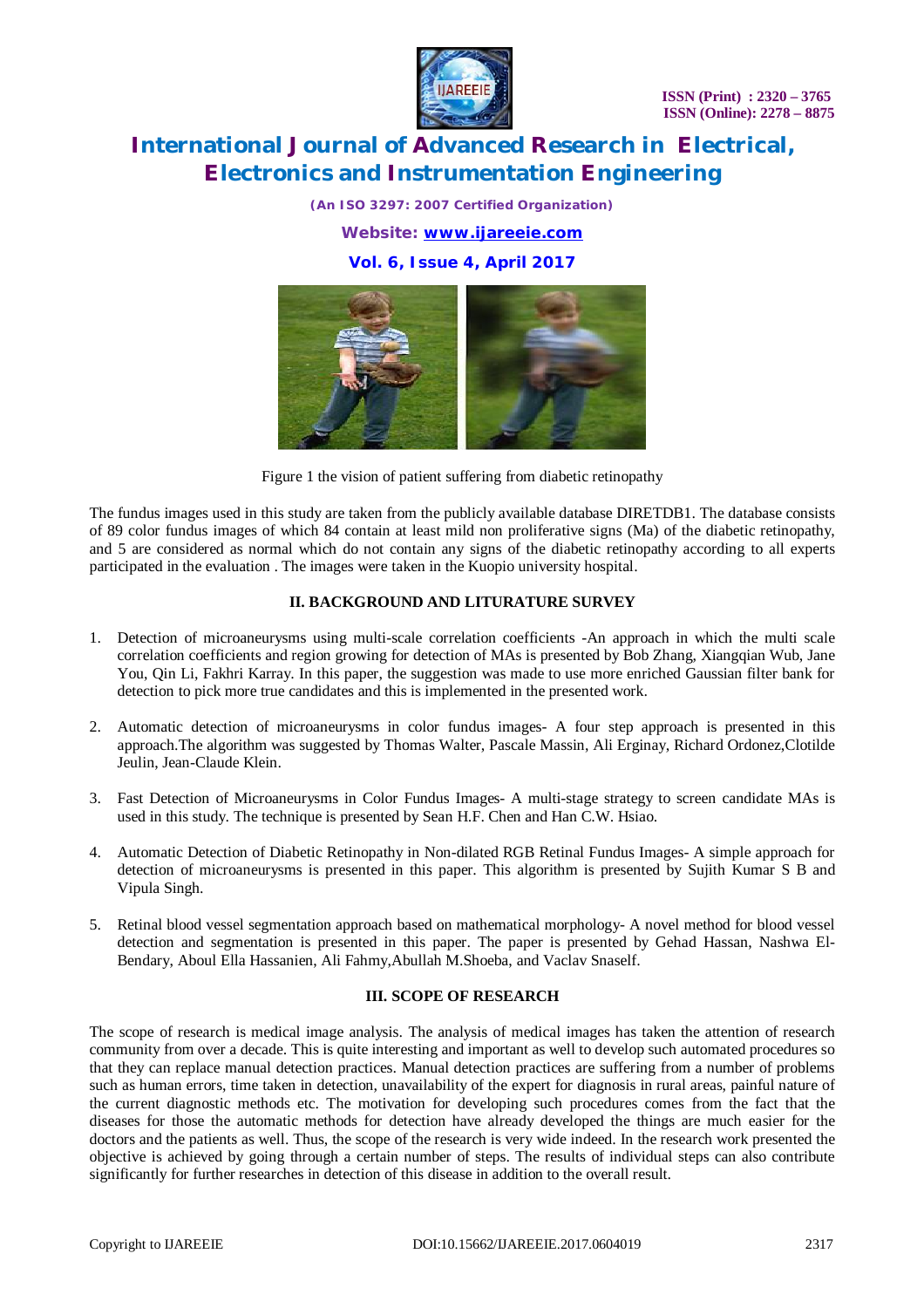

*(An ISO 3297: 2007 Certified Organization)*

### *Website: [www.ijareeie.com](http://www.ijareeie.com)*

**Vol. 6, Issue 4, April 2017**

### **IV. METHODOLOGY OF DETECTION**

The detection methodology can be understood from the block diagram shown in the figure 3.The input image is one taken from the images provided in DIRETDB1 database.

**Green channel extraction and inversion of green channel:** The image taken from the fundus camera is consisting of three channels red, green, blue. The green channel of the image is most suited for further processing as it contains all the details in the image represented by only 256 shades of gray color. Thus, it provides ease of further processing with required perfection. The green channel after extraction is inverted for further processing. The results of green channel extraction and inversion of it is shown in the figure 3.



Figure 2 In figure 2(a) the sample image is taken figure 2(b) shows the green channel image and figure 2(c) shows inverted green channel image

**Walter Klein Contrast Enhancement:** The quality of the original image may not be good enough due to many reasons, which result in difficulty in the screening task. Normal adaptive histogram equalization can be used but it results in the increased contrast and amplified noise as well. Since the microaneurysms are local maxima in certain window, the amplification of the noise can increase false maximum in the considered window thus can increase difficulty in detection of MAs.



Figure 3 Block diagram of detection method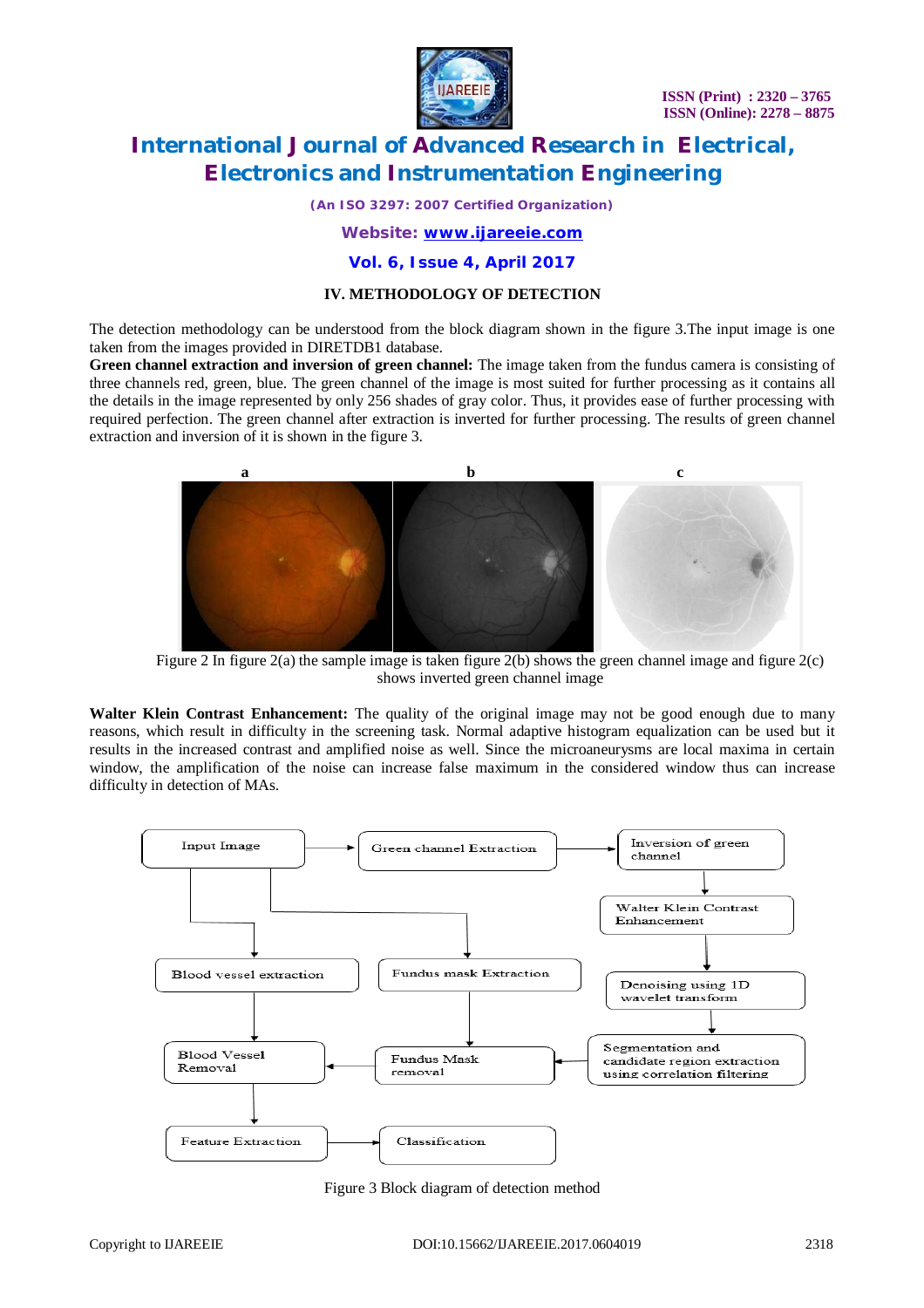

*(An ISO 3297: 2007 Certified Organization)*

*Website: [www.ijareeie.com](http://www.ijareeie.com)*

### **Vol. 6, Issue 4, April 2017**

Walter-Klein contrast enhancement is employed to improve the quality by performing gray level transformation. This increases contrast but does not amplify noise. The contrast operator is defined as

$$
u = \begin{cases} \frac{1}{2} \cdot \frac{(u_{\max} - u_{\min})}{(\mu_f - t_{\min})^r} \cdot (t - t_{\min})^r + u_{\min} & , t \le \mu_f \\ -\frac{1}{2} \cdot \frac{(u_{\max} - u_{\min})}{(\mu_f - t_{\max})^r} \cdot (t - t_{\max})^r + u_{\max} & , t \ge \mu_f \end{cases}
$$

where  ${\text{tmin}, ..., \text{tmax}}$  and  ${\text{tmin}, ..., \text{tmax}}$  are the gray values of the fundus and the enhanced image, respectively, μf is the mean value of the fundus image. The value of r taken is 2, the result is shown in figure4.

**Image denoising and low pass filtering using 1D wavelet transform:**The elimination of noise is very important for the detection process to be more precise. Wavelet transform converts an image to the low pass and high pass counterpart of the image. For the purpose of denoising wavelet transform is applied on the image for a considerable number of levels such that the high pass image consists only of the noise component of the image and thresholding technique is applied get a threshold which when applied on this result, will remove the high frequencynoise component. In the presented work five level one dimensional wavelet transform with Sureshrink thresholding technique is used. The result of this is exactly same in appearance as the result of previous step.



Figure 2Result of Walter Klein contrast enhancement

**Correlation filtering and segmentation of candidate region:** The microaneurysms exhibit the Gaussian shape in the terms of their intensity distribution in the inverted green channel image. Thus, if we correlate the Gaussian filter with image then the parts of image with high correlation coefficient can be considered as candidate MA.After the experimentation for the standard deviation to be used we have correlated 45 filters with standard deviation from 1.1 to 5.5 with difference of 0.1 in the standard deviation of two filters are correlated with image and the maximum correlation coefficient for each pixel out of all 45 responses is collected in an image matrix.This process ensures inclusion of all possible candidates in an image.The region with coefficients greater than 0.5 represents candidates.



Figure 3(a) shows the result of correlation and 5(b) shows the result of segmentation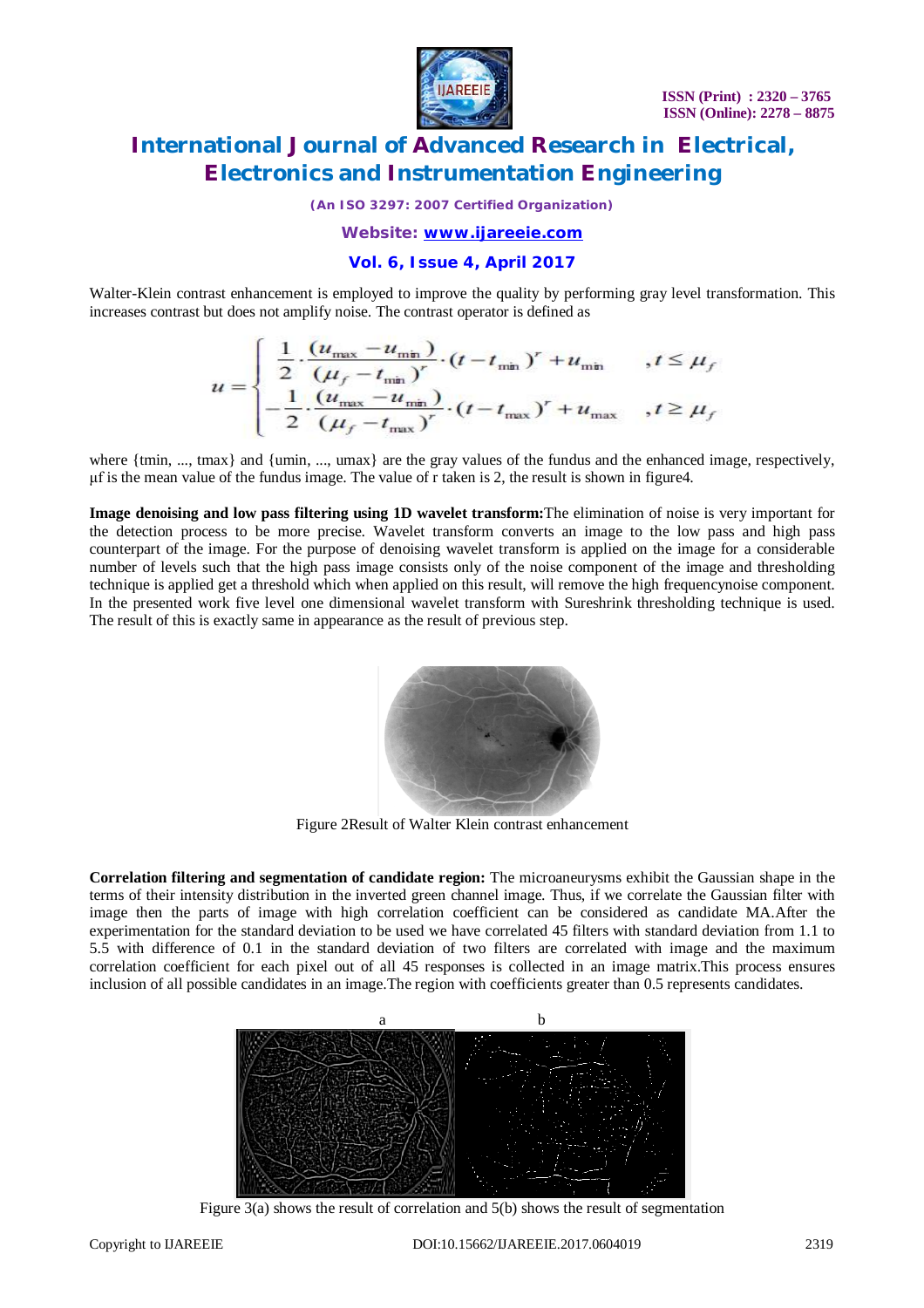

*(An ISO 3297: 2007 Certified Organization)*

*Website: [www.ijareeie.com](http://www.ijareeie.com)*

**Vol. 6, Issue 4, April 2017**

The results are shown in the figure 5. The illustration of the Gaussian kernel of the MA is shown in the figure 6.



Figure 4(a) shows the cropped MA from inverted green channel image 6(b) shows the result of Walter Klein contrast enhancement and 6(c) shows the result of denoising (low pass filtering)

**Blood vessel Extraction:** Blood vessels are extracted by following steps and results are shown in figure 8a.

- 1.1. Green channel extraction and inversion of it then Adaptive Histogram equalization.
- 1.2. Find the background of image using the median filter of 40x40 on the previous result.
- 1.3. Subtract the result of  $4<sup>th</sup>$  stage from that of  $3<sup>rd</sup>$  stage.
- 1.4. Apply morphological opening on the image using 12 line structures of length 50 with inclination of 0 to 165 with the difference of 15º in two consecutive structures.
- 1.5. Add all the above 12 results.
- 1.6. Dilate the result with diamond structuring element of size 2 and then reconstruct it.
- 1.7. Find regional minimum in above result and then complement it.
- 1.8. Morphologically close the above result and then again open it using the structuring element of size 1.



Figure 5(a) shows the Gaussian profile of the original MA i.e. shown in 6(a), 7(b) shows the Gaussian profile of contrast enhanced MA and 7(c) shows the Gaussian profile of the denoised (low pass filtered) MA

**Fundus Mask Extraction:**It can be done by following steps and results are shown in figure 8b

- 1.1. Green channel extraction and the take log of this image.
- 1.2. Apply Otsu thresholding on the image.
- 1.3. Apply morphological closing on the above result with disk structuring element of radius 1.

**Blood vessel and fundus mask removal:** The candidates in the figure 5(b) clearly shows some false one situated at the blood vessels and outside the retinal fundus mask. These false candidates are removed by subtraction of the blood vessel map and the complemented fundus mask from the result shown in figure 5(b).

**Feature Extraction:** The feature set that we have used are of two types:

#### **1. Binary features:**

- **1.1. Aspect Ratio of the candidate:** True MAs have their major and minor axis lengths approximately equal. It should be close to one for MAs.
	- Aspect ratio  $=$  (major axis length/minor axis length)
- 1.2. **Circularity:** It is close to one for true MAs

Circularity= $(4*\pi * area)/(perimeter)^2$ 

#### **2. Gray level features:**

**2.1. Total intensity of the candidate:** True MAs have higher gray level intensities in the inverted green channel image.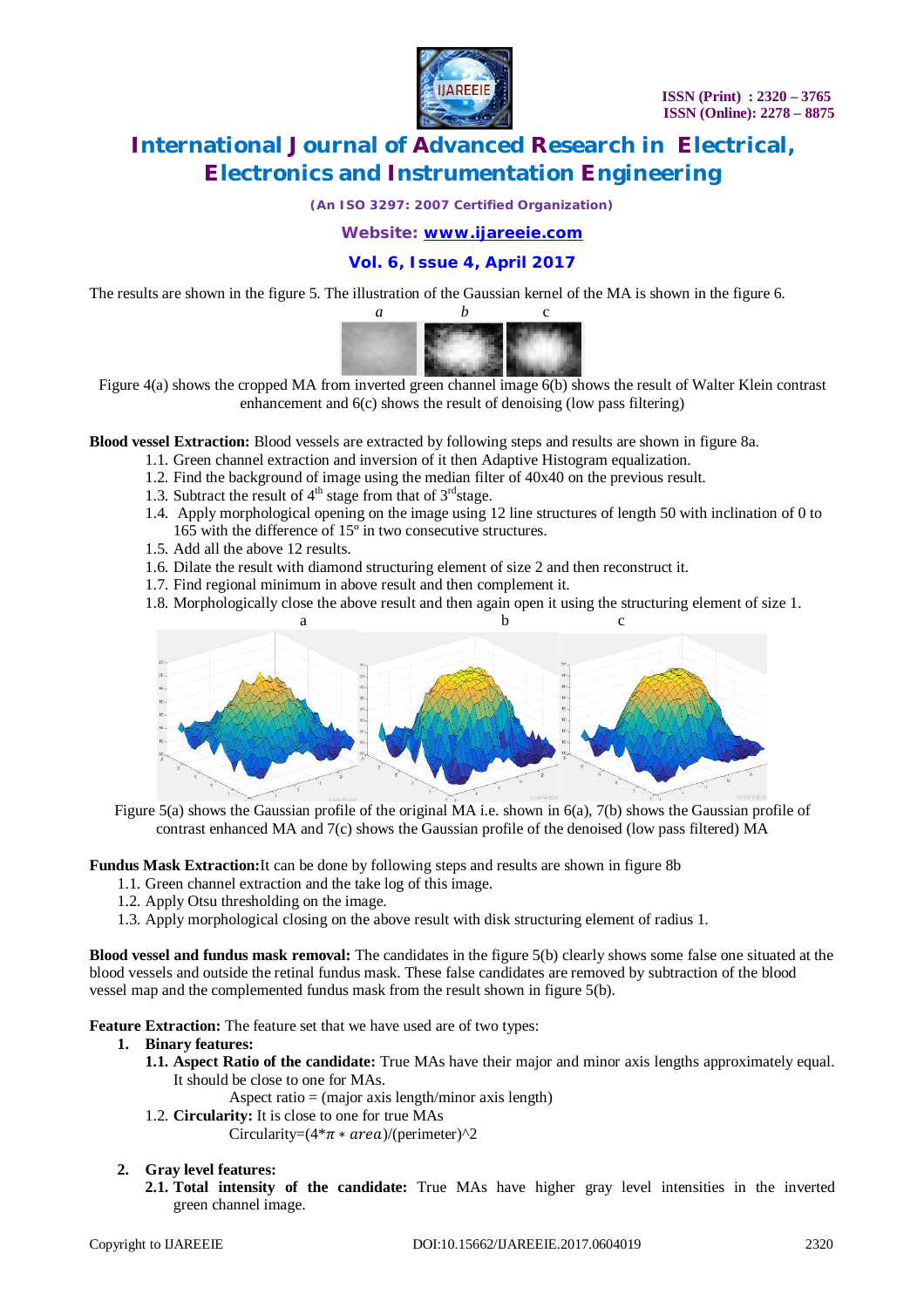

*(An ISO 3297: 2007 Certified Organization)*

*Website: [www.ijareeie.com](http://www.ijareeie.com)*

### **Vol. 6, Issue 4, April 2017**

**2.2. Average intensity of the candidate:** True MAs have higher average gray level intensities in the inverted green channel image.



Figure6(a) shows the extracted blood vessel map, 8(b) shows the fundus mask, 8(c)shows the candidates after removal of candidates those are outside the retina and those are at blood vessels

| Table 1 The value of features used in the detection process |  |  |  |
|-------------------------------------------------------------|--|--|--|
|-------------------------------------------------------------|--|--|--|

| S.No. | <b>Feature name</b>                     | Value                 |  |
|-------|-----------------------------------------|-----------------------|--|
|       | Aspect ratio                            | $0.9 \text{ to } 1.1$ |  |
|       | Circularity                             | Greater than 0.75     |  |
| 3.    | Total gray level intensity of the image | Greater than 5500     |  |
| 4.    | Average gray level intensity of image   | Greater than 180      |  |

Result of the application of features is shown in the figure 9



Figure 7(a) shows the final detected MAs and 9(b) shows the MAs located on the fundus image being diagnosed